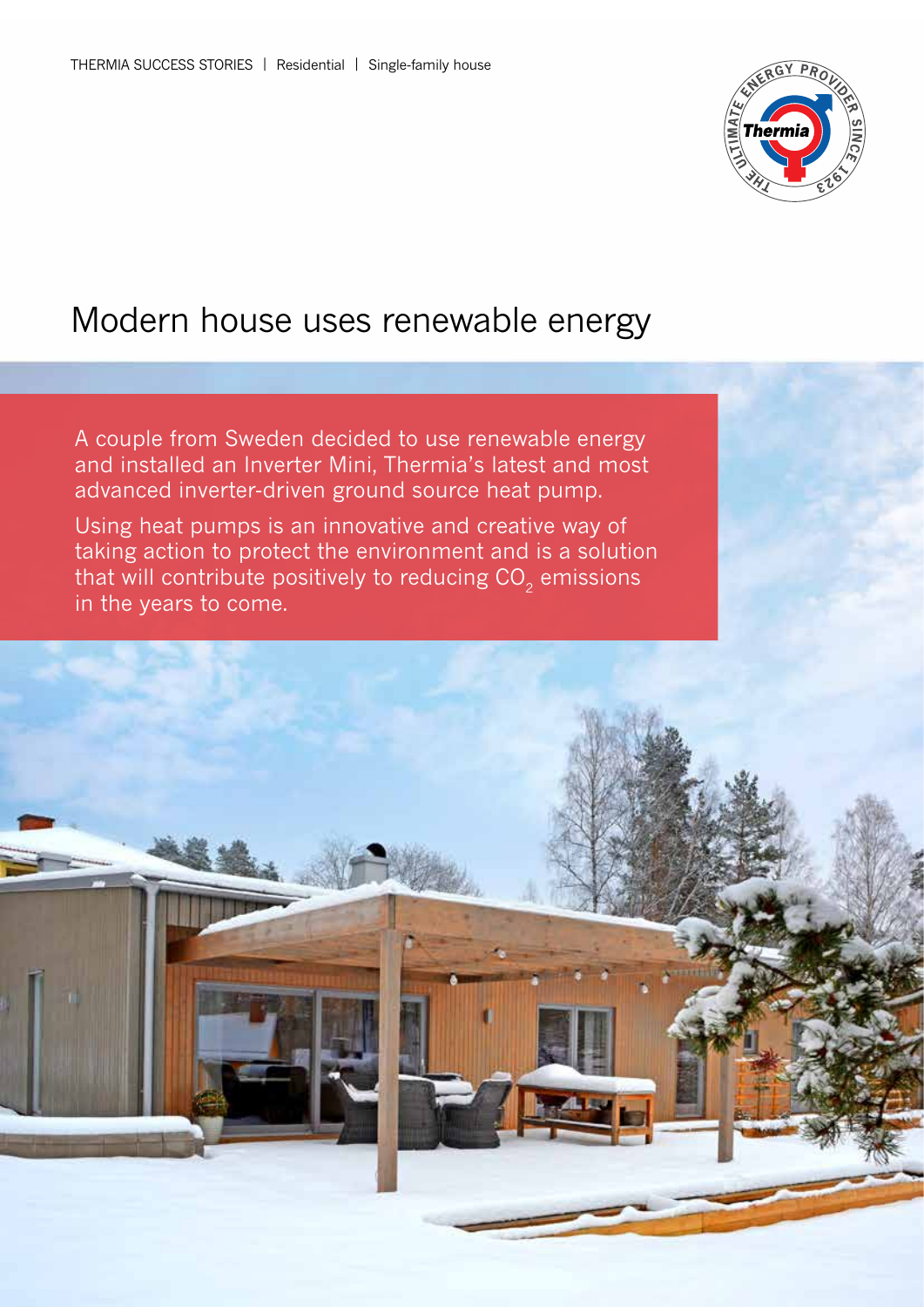

## **New, modern house**

Michael and Liselott decided to build a single-family home. It is located in the town of Arvika in Värmland in Sweden. The house was constructed from wood and very well insulated, resulting in low heat loss. It provides 132 m<sup>2</sup> of living space and has a  $25 \text{ m}^2$ garage, giving a total area to be heated of 157 m<sup>2</sup>. Thanks to the well-insulated building envelope, this requires just 5.5 kW of heating energy. To maximize living comfort and keep running costs as low as possible, the couple chose to install a water-based floor heating system.

### **Green solution from Thermia**

The Inverter Mini installed in the house can provide both heating and domestic hot water and is Thermia's latest and most advanced inverter-driven ground source heat pump. In addition, the Inverter Mini offers the fastest and most cost-efficient hot water production in its segment. This is enabled by two technologies developed by Thermia: the inverter itself and tap water stratification with a built-in 180-liter water tank. In daily use, this means there is no problem meeting high hot



Michael and Liselott house



Living room and kitchen

*'...We don't notice the heat pump at all – just how warm and cozy our home is all the time…'*

**Michael Olofsson, owner**





Living room and kitchen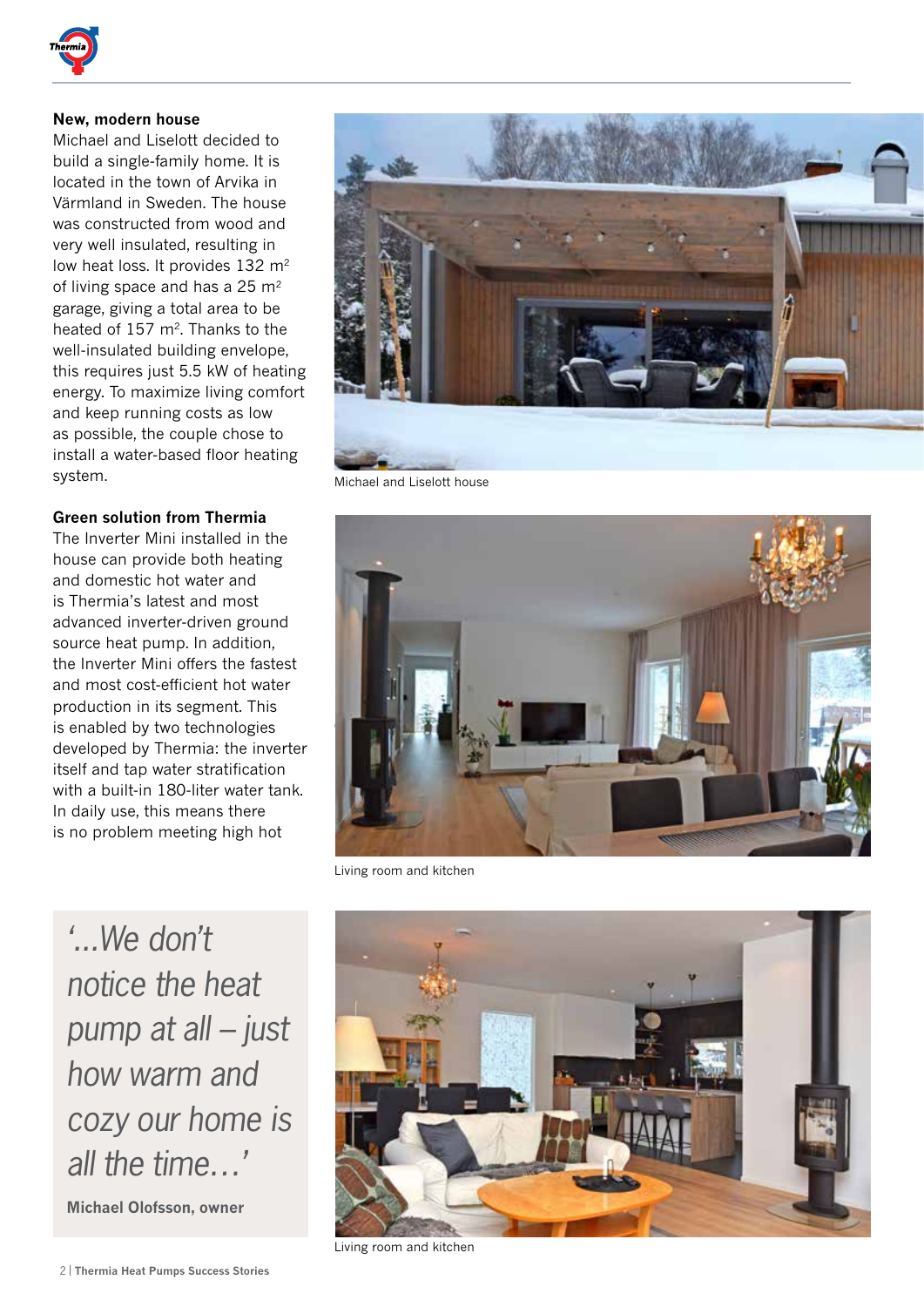



*'...my CO<sub>2</sub> contribution will be 96 % lower compared with gas or oil heating system. I'm proud and happy to be part of clean air in my town'*

**- Michael Olofsson, owner**

water demands in the morning or evening.

*"We don't notice the heat pump at all – just the fact that our home is always nice and warm. The heat pump's efficiency and very low sound level are two things that have especially impressed me"*, commented house owner Michael Olofsson.

Petter Lykken, Thermia's product manager, explained more about these characteristics: *"The new heat pump can meet the requirements of the most* 



Bathroom



Inverter Mini ground source heat pump